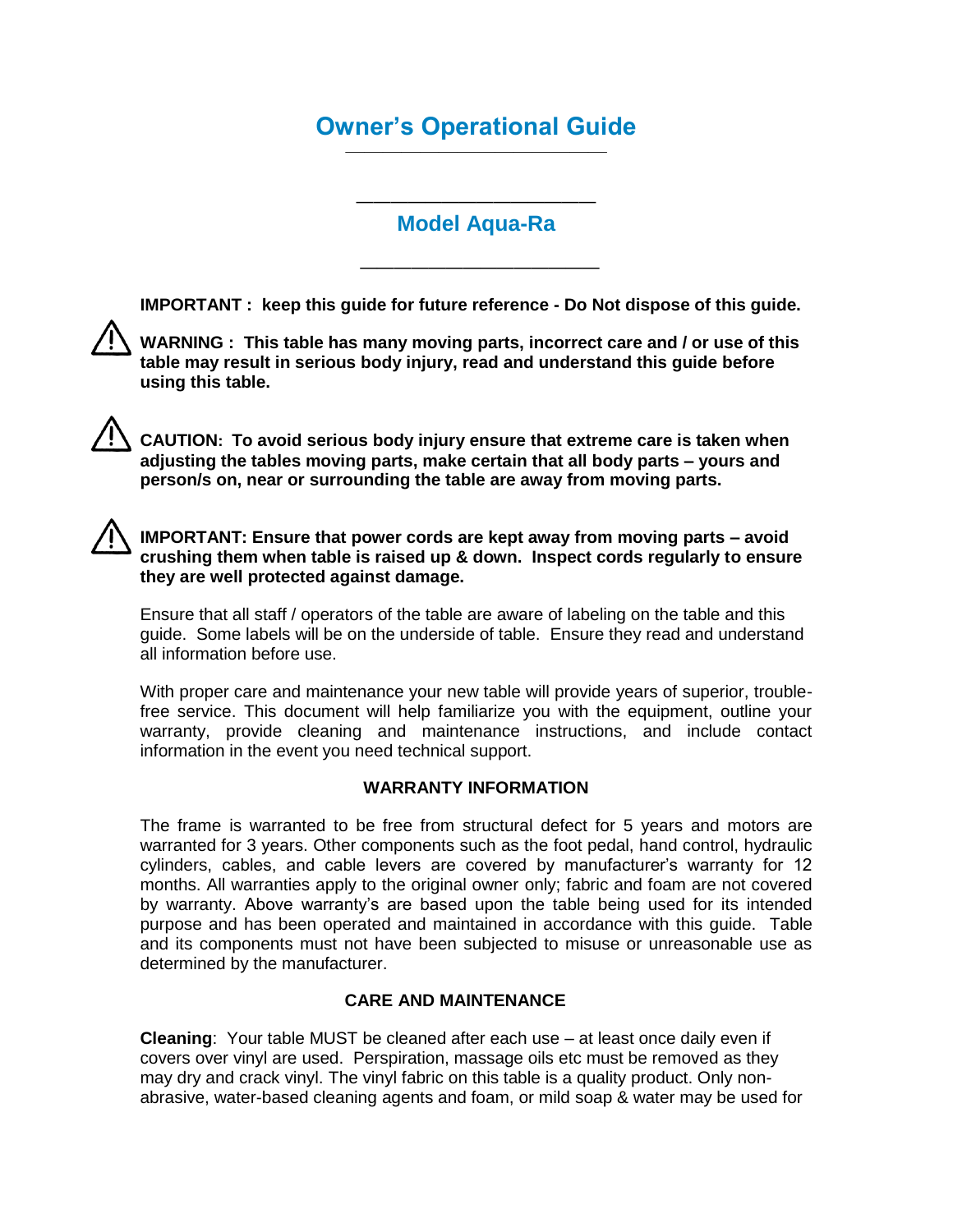cleaning these fabrics. As with any vinyl, it is extremely important to pre-test your cleaning method on a hidden area of the fabric to determine if the color bleeds or if the fabric shrinks. When in doubt, seek the help of a professional cleaning service.

# **IMPORTANT:**

**If table is use in wet environment and subjected to regular water spray / humidity -** The frame and all metal parts **MUST** be wiped dry and sprayed well and wiped over thoroughly at the end of each day with a water repellant solution such as WD 40 or similar to prevent rust or corrosion of surfaces.

If table is not used in wet environment but is subjected to humid conditions or is located in coastal areas then all metal surfaces should be wiped over with clean damp cloth and sprayed with WD 40 or similar at least once a week.

If table has wood trims then the wood trim must be dried daily and wiped over thoroughly at least once a week with Norwegian wax or similar to prevent damage to wood as a result of water / humidity.

### **REMEMBER – Never use acetone or harsh chemicals to clean any surface of this table!**

# **CAUTION:**

**Maintenance**: In order to keep your table in top operating condition the table is to receive an inspection / tune-up twice yearly by a qualified technician. Connections may naturally loosen over time due to the various pressures this table will be exposed to during daily use. To guard against this, a routine preventive maintenance schedule should be followed. If these connections are left un tightened, injury to persons, damage to your table and/or squeaking may result.

**IMPORTANT – Self-repair or modification of your table without prior factory approval may void your warranty! Always check with our technical support department first.** 

### **PRECAUTIONS AFFECTING TABLE LIFE**

**IMPORTANT:** The facespace **MUST** be removed from the table when it is used during shower treatments and may be subjected to water spray. The stitching around the vinyl is not waterproof.

When moving the table, **do not** lift it by grasping the upholstered pads at the head and foot sections of the table. Instead, reach below and lift the table by its frame. Failing to observe this method may potentially cause damage to the unit. Also take care not to set the table on one of the electrical cords connecting the control box to the wall and to the pedestal motor, which could sever them. Should you accidentally disconnect one of these cords, you will find that significant force will be required to reconnect it and restore use of the table. (This is designed safety feature.)

Lift the table slightly when moving it; dragging the table across the floor can damage the leveling feet. (Your table weighs approximately 100kgs; always have someone help you when moving it.)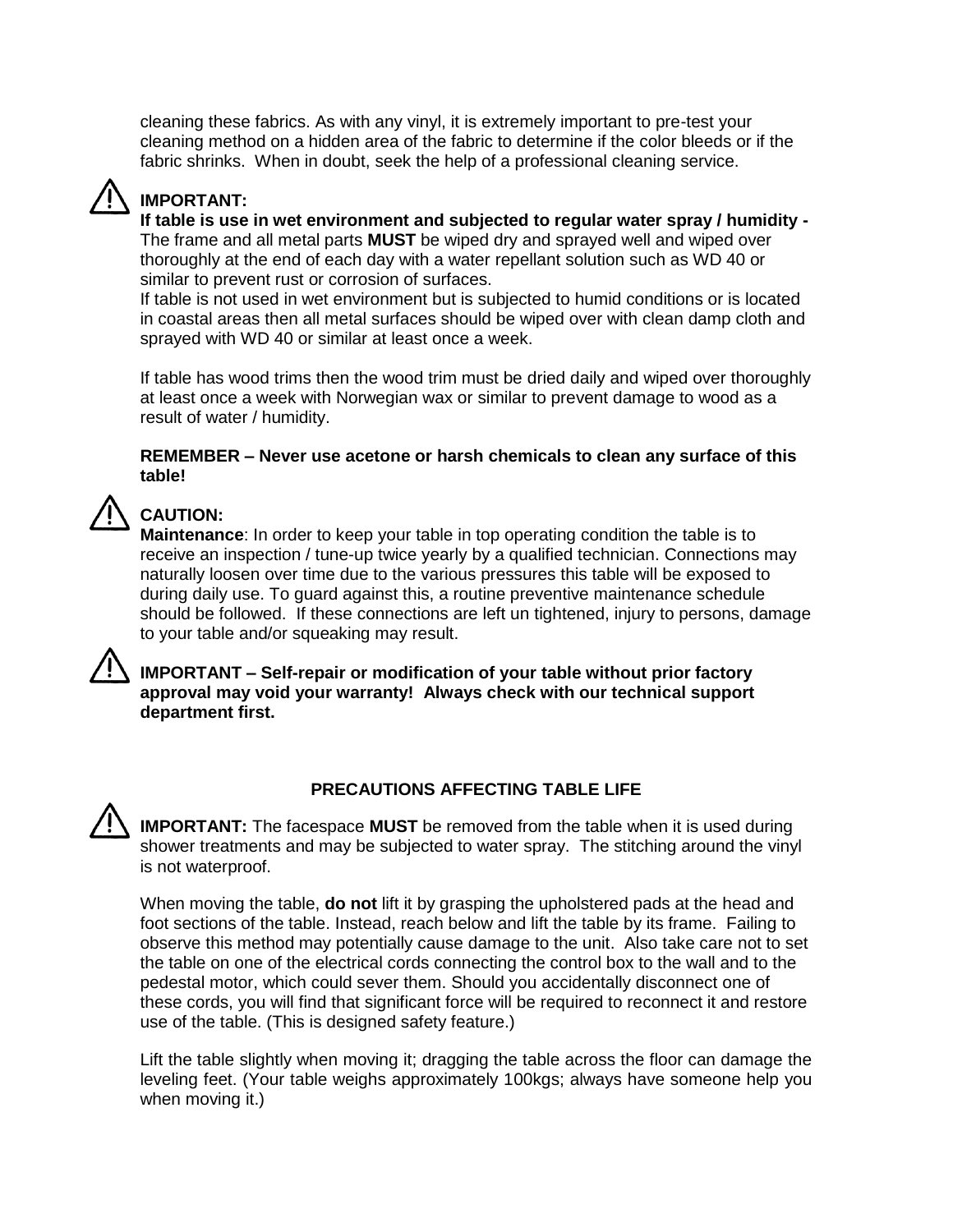It is unsafe for you or your clients to sit on the outermost edge of this table at the head and foot sections. Please avoid sitting or placing heavy objects on those sections when they are elevated. Do not sit on the facespace when it is inserted into the table, or "push off" against it when raising from the table: it is not designed to hold your full body weight.

#### **OBTAINING TECHNICAL SUPPORT**

Should you have technical questions regarding your table or suspect you have a malfunction you should first contact the distributor or showroom which sold you the equipment. They will work with you to resolve any issues. If you are unsure of which distributor to contact or feel your concerns are not being satisfactorily addressed at that level, you may call **HydroCo 03 8770 4000.**

When calling we ask that you have this document and/or your original packing list handy so that we can verify the date of purchase. (For warranty purposes the date of purchase is considered the shipping date.) The model number of your table can be found on both documents.

**Electrical Requirements: 240Vac, 10 Amp supply for charging of battery pack located underside of table.**

**For safety reasons the Aqua-Ra wet / dry table is powered by low voltage battery pack that is located underside of the table. Battery pack is to be charged by connecting to a 240Vac, 10 Amp electrical supply at the end of each day of use or as specified in the motor manufacturers manual (read manual).**

**CAUTION: RISK OF ELECTRIC SHOCK**

**To avoid fatal or serious body injury do not use the Aqua-Ra table in a wet environment whilst it is connected directly to a 240Vac electrical supply or during the battery charging process.**

**This table MUST only be operated when located in a wet environment by the on-board battery pack.** 

**The 240Vac electrical supply used to charge the battery pack MUST be protected by an Earth Leakage Circuit Breaker (ELCB) in accordance with**